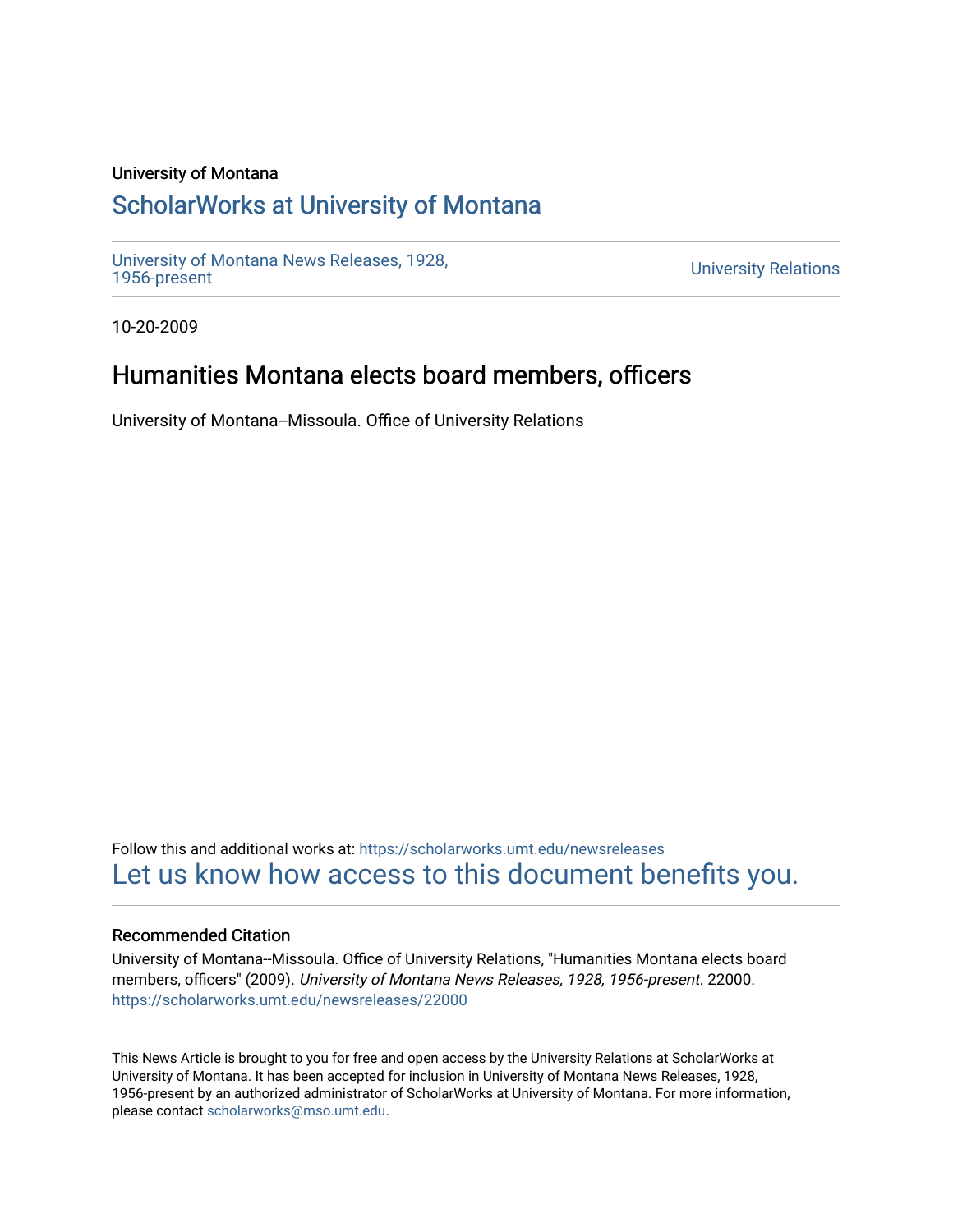**Contact:** Ken Egan. Humanities Montana executive director, 406-243-6022, ken.egan@humanitiesmontana.org.

#### **HUMANITIES MONTANA ELECTS BOARD MEMBERS, OFFICERS**

#### **MISSOULA —**

Humanities Montana elected five new members and re-elected five current members at its

Oct. 2-3 board meeting in Havre. New members are:

- **Julie Dial,** executive director, Western Heritage Center. Billings
- **Andrine Haas,** retired library director, Dawson Community College, Glendive
- **Janies Jarvis,** historic preservation officer, Butte
- **Tom Kotvnski,** educator and journalist. Great Falls
- **Will Rawn,** professor and dean. MSU-Northem, Havre

Re-elected board members are:

- **Brian Cockhill,** retired director, Montana Historical Society. Helena
- • **Paul Filicetti,** historical architect, Missoula
- • **Susan Near,** historian, Montana Historical Society, Helena
- **Kathleen Ralph,** cultural and civic leader, Columbus
- **William Yellowtail,** educator. Bozeman

"We are delighted with these 10 new and continuing members," said Ken Egan,

executive director of Humanities Montana. "They bring expertise in a wide range of humanities

disciplines. They are also committed members of their communities, linking our work to peoples

and places throughout Montana. They will make a strong board even stronger."

The board also elected new officers for 2010: Chair **Kathleen Ralph** of Columbus and

Vice Chair **William Marcus,** director, Broadcast Media Center at The University of Montana.

Humanities Montana staff and board also recognized five distinguished members whose

terms will conclude at the end of the year: **Geoffrey Gamble,** president. Montana State

University; **James Heckel,** former director, Great Falls Public Library; **Carol Smith,** community